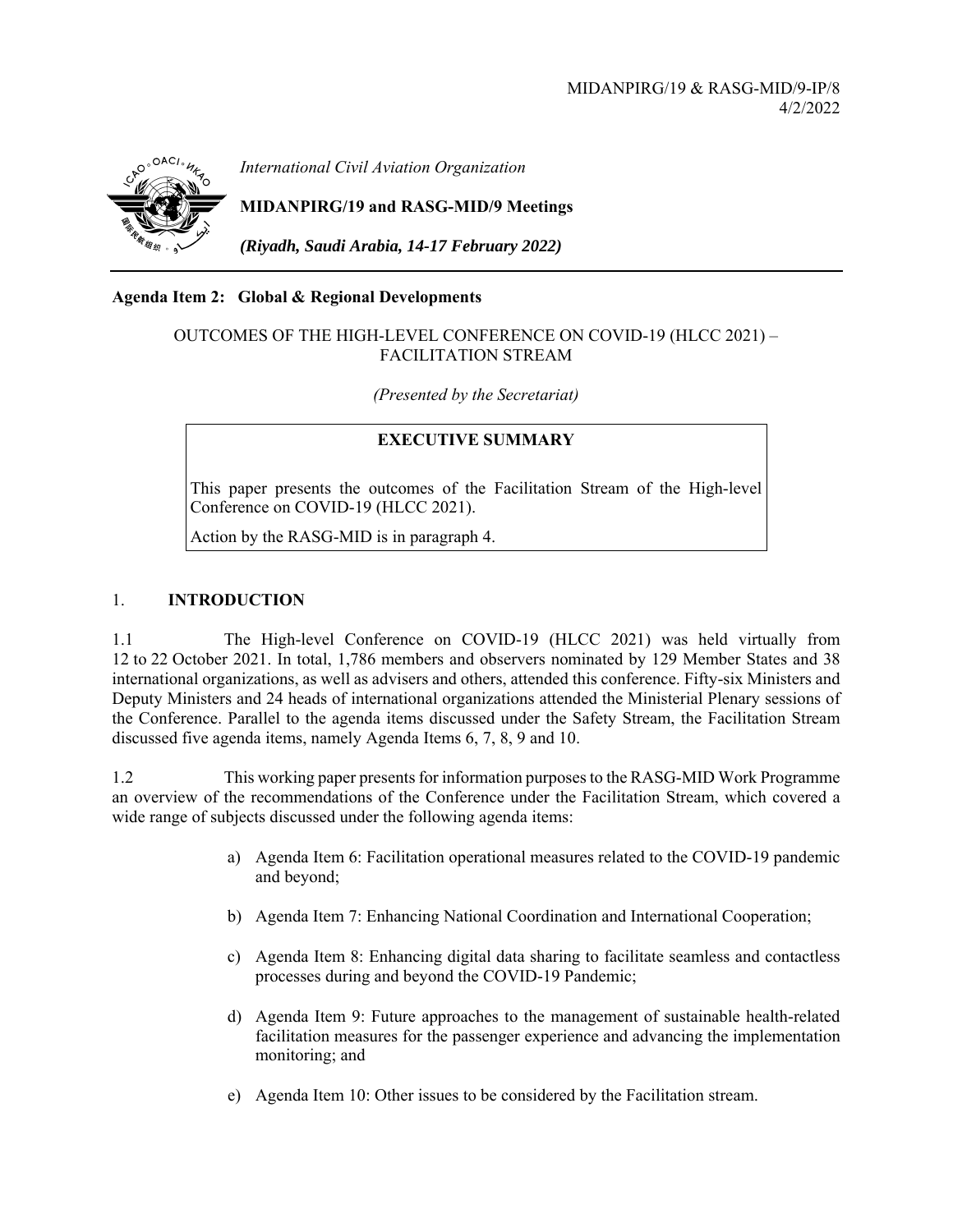1.3 The HLCC 2021 made 79 recommendations under the Facilitation stream on matters related to its agenda. Most of the recommendations consist of two parts:

- a) calls for action addressed directly to States; and
- b) calls for action by ICAO.
- 1.4 With respect to all agenda items, some of the work called for by the recommendations:
	- a) are either already being progressed or can be accomplished by expert groups;
	- b) can be fulfilled through the dispatch of State letters or other communication means including rollout plans;
	- c) are being progressed or can be accomplished by the Secretariat within the current Work Programme of the Organization; or
	- d) will require new tasks in the Work Programme of the Organization, which may require additional resources and creation of new expert groups.

At the time of publishing this working paper, recommendations can be found in the Yellow Cover Report, available on the ICAO website, at Yellow Cover Report (icao.int).

#### 2. **DISCUSSION**

2.1 Under **Agenda Item 6**, *Facilitation operational measures related to the COVID-19 pandemic and beyond,* the Conference discussed the issues faced by States in protecting the health of the travelling public and aviation personnel, mitigating the risk of transmission of communicable diseases by air transport, as well as the challenges faced by States in implementing the Facilitation-related Council Aviation Recovery Task Force (CART) recommendations. The Conference made 22 recommendations under this Agenda Item.

2.2 Under **Agenda Item 7**, *Enhancing National Coordination and International Cooperation,*  the Conference discussed the importance of collaboration between public health authorities and aviation authorities, including regional Collaborative Arrangement for the Prevention and Management of Public Health Events in Civil Aviation (CAPSCA) coordinators and States' focal points of the ICAO CAPSCA Programme, noting that this was necessary to facilitate effective air transport operations during the pandemic and beyond. It discussed systematic development of a National Air Transport Facilitation Programme (NATFP) and the related implementation of National Air Transport Facilitation Committees (NATFCs). It also considered the good practices to follow for the preparation and implementation of all the measures of a national emergency aviation plan in preparation for an outbreak of a communicable disease. The Conference agreed on 22 recommendations under this Agenda Item.

2.3 Under **Agenda Item 8**, *Enhancing digital data sharing to facilitate seamless and contactless processes during and beyond the COVID-19 Pandemic,* the Conference deliberated on the collection and exchange of passenger contact and health information to facilitate seamless processes for secure and globally-interoperable health-proofs. It appraised the possible use of ICAO's existing solutions in the travel document domain, in particular eMRTDs, the ICAO Digital Travel Credential (DTC) and the Public Key Directory (PKD), to stimulate short-term recovery from the COVID-19 pandemic. It also considered ICAO's outreach and capacity building to roll out effective solutions, involving States and all